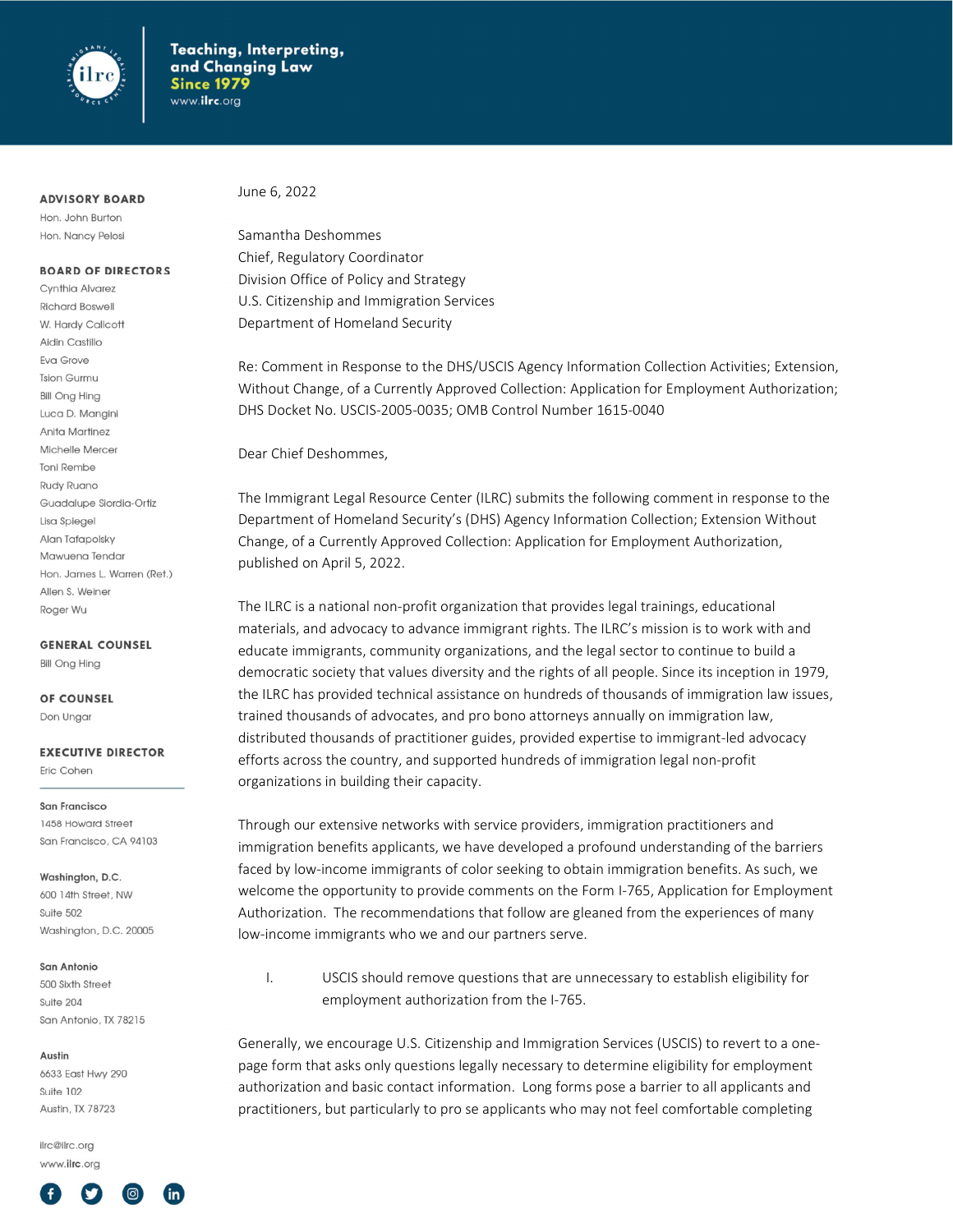forms on their own. Longer forms may discourage pro se applicants from completing the forms themselves or may drive them to notarios charging exorbitant fees to complete the application. Moreover, the more questions that are included on a form – particularly those that have no relevance to eligibility for the specific benefit sought – the greater the need to obtain a full legal assessment and record review in order fill out a basic form. The I-765 is meant to provide work authorization while a substantive application is on file with DHS or sister agencies. USCIS should revise Form I-765 to include only those questions that are statutorily necessary and reduce the length of the form.

Additionally, a shorter form would not only be less daunting for applicants but would also help increase efficiency in adjudications. The current backlogs and long processing times for I-765 adjudications delay the lawful authorization for employment for applicants who are statutorily eligible to work, depriving applicants of the ability to provide financially for themselves and their families. While USCIS has made strides in addressing backlogs and in extending employment authorization for renewal applicants, wait times for adjudications remain excessive and vary greatly by location. Moreover, extensions do not offer relief for initial employment authorization requests. In many instances, processing times for I-765 for pending applications are as long as or longer than the processing times for the application to which the I-765 is incident.<sup>1</sup> The longer the form, the longer it takes to adjudicate. The proper place to address collateral issues and discretionary factors is in the adjudication of the principal application, rather than assessing these issues when adjudicating the work permit and then again when adjudicating the substantive application for relief. This duplicative evaluation wastes the resources of an overstretched agency. By reverting to a version of the I-765 that only assesses the eligibility for employment authorization pursuant to 8 C.F.R. § 274a.12, an adjudicator would not be required to assess unnecessary factors and information; this should lead to more expeditious case completions.

Specifically, we urge USCIS to eliminate or modify the following questions on Form I-765:

- 1. Part 2, Questions 6-7: USCIS should eliminate the requirement for a physical address and require only the mailing address for the applicant. An applicant's physical address is not relevant to his or her eligibility for work authorization, though the mailing address is necessary to correspond with the applicant. The requirement to list a physical address in addition to a mailing address raises concerns that this question is intended to ensure that an applicant's physical location is recorded for enforcement purposes. As such, questions 6 and 7 should be eliminated.
- 2. Part 2, Questions 21-24 and all sub-questions: These questions request information about travel document numbers and an individual's last arrival to the United States. These questions are irrelevant to the status that is currently held by the individual which enables them to apply for employment authorization. In comparison, Question 25 asks for an individual's current immigration status, which is relevant to the applicant's eligibility for employment authorization. Applicants – particularly pro se applicants – could be subject to enforcement for incorrectly answering questions 21-24 – which asks applicants to remember exact dates and details – if those answers are compared with other applications, even if discrepancies are minor. These questions do not appear to be required by statute or regulation and appear to serve only as mechanism of the agency's extreme vetting that pervades in other USCIS practice and policy. As such, these questions should be eliminated.

<sup>1</sup> For example, an I-765 filed at the California Service Center based on a pending I-485 adjustment application in category (c)(9) has a processing time of 20 months while an I-485 at the San Francisco Field Office has a processing time of 29.5 months. For applicants in these categories and geographical spaces, the wait time for work authorization is unacceptably long and USCIS in this situation is essentially granting employment authorization for less than one year, which is an inefficient use of agency resources. Information accessed May 23, 2022, at https://egov.uscis.gov/processing-times/.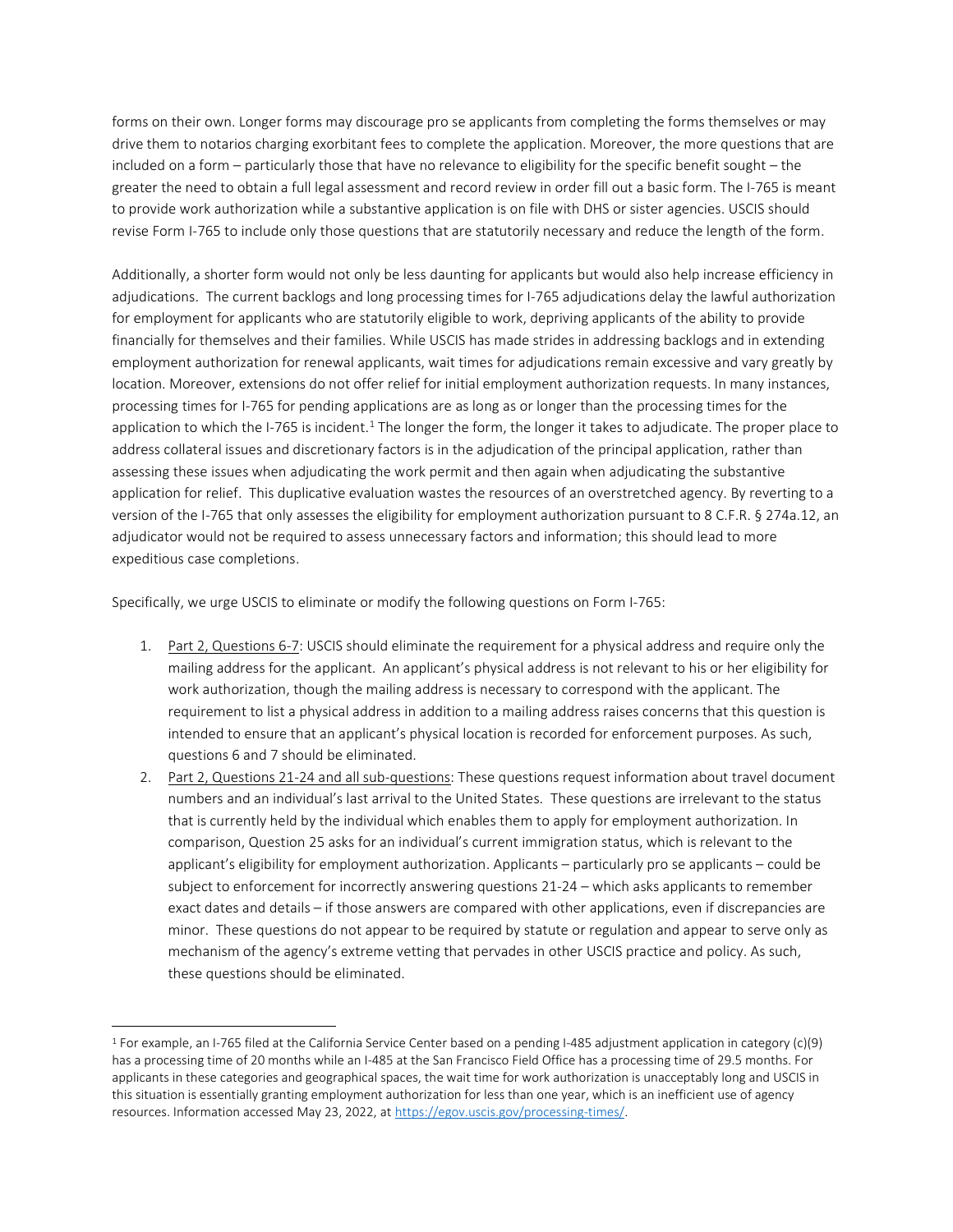- 3. Part 2, Question 30 and all sub-questions: These questions first appeared several years ago and were expanded in the 2020 version of the form. In the federal class action lawsuit Asylumworks v. Mayorkas,<sup>2</sup> plaintiffs sued after the Trump Administration imposed bars to employment authorization for asylum seekers to restrict their ability to work during the pendency of their asylum cases. On February 7, 2022, a federal judge vacated these rules, which the Biden Administration did not appeal, and the Asylumworks decision is now final. However, questions that speak to the bars that the Trump Administration tried to impose still exist on Form I-765 and there is no indication on the form or in the instructions that answering these questions is no longer required. These questions waste the time of applicants, legal workers, and adjudicators. Moreover, their continued inclusion poses a risk to all applicants, but particularly pro se applicants as the information disclosed could be compared to other applications filed and discrepancies could be exploited. USCIS should eliminate these questions in their entirety on the form and in the instructions to remain in compliance with the Asylumworks decision.
- 4. Part 3: We urge USCIS to revise the information collected in Part 3 of the form. Specifically, we request that USCIS eliminate the request for the applicant's phone number and email address as this information is not necessary to assess eligibility but is also not necessary to contact the applicant. Part 2 of the form requires the applicant's mailing address and for paper applications, USCIS communicates via mail. For forms filed online, USCIS collects an email address as part of the creation of an USCIS Online Account and communicates with the applicant via email to that address. These additional forms of contact – which were not required on previous versions of the form – are unnecessary to the adjudication and administration of the form and should be eliminated.
- 5. Parts 4 and 5: The current version of the I-765 requests attestations from both a preparer and an interpreter as well as personal information for both including mailing addresses, phone numbers, and email addresses. If the preparer or interpreter is not the applicant's representative with a valid Form G-28, Notice of Entry of Appearance, on file with USCIS, the question is raised as to why USCIS needs this information at all. The I-765 instructions do not indicate why this information is necessary and notes specifically for the preparer that a G-28 must be filled out if the preparer is the applicant's representative. USCIS does not notify the preparer or interpreter when there is a decision made in the case, as it does with a representative whose appearance has been entered. Furthermore, the I-765 is ancillary to a substantive benefits application for which this information is required, rendering the collection of this information again for the I-765 redundant and unnecessary. It does not appear that the collection of this information is required by law or regulation and USCIS has not established a clear policy for collecting it and should revise the I-765 to eliminate these questions.
- II. USCIS should include clarifying information in Form I-765 and Form I-765 Instructions on the distinction between initial, replacement and renewal applications.

We recommend that USCIS alter Form I-765 and the accompanying instructions to clarify the differences between applications for initial employment authorization, replacement of an Employment Authorization Document (EAD), and a renewal of employment authorization in the same category. Part 1 on the current I-765 asks the applicant to select a reason for applying and gives the options of an initial, replacement, or renewal application. The instructions for this section simply mirror the information on the form and do not provide any further guidance for this question. The lack of clearer guidance often leads applicants to check the incorrect box in Part 1, which can lead to rejections, processing delays, and prolong or initiate periods of unemployment. USCIS should provide clearer guidance to the public on the distinction between these choices.

<sup>2</sup> Asylumworks v. Mayorkas, Civil Action 20-cv-3815 (BAH) (D.D.C. Feb. 7, 2022).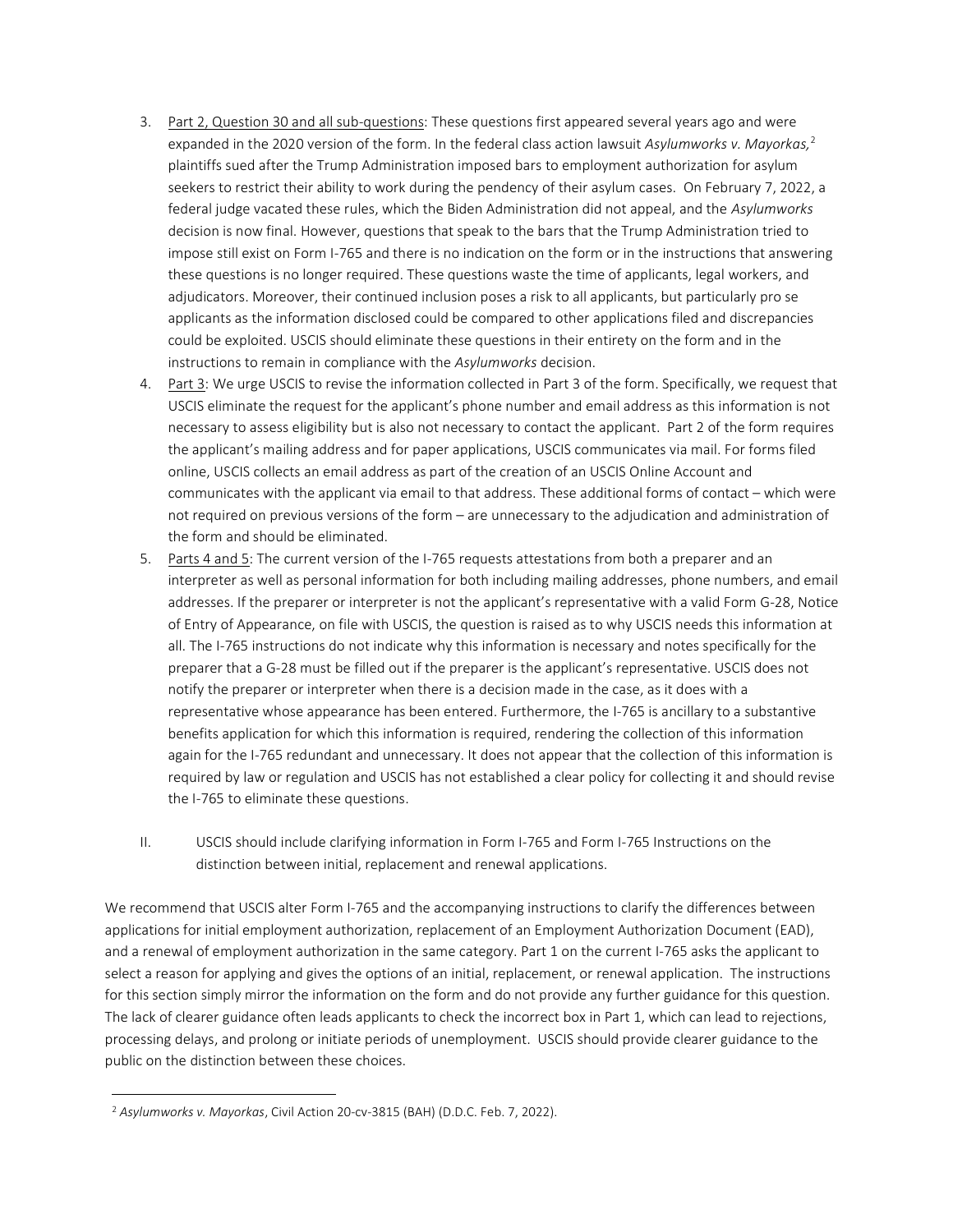An older version of the USCIS Customer Service Guide, which is available in the FOIA reading room, provides a blueprint for clarity.<sup>3</sup> At the very least, the I-765 instructions should direct applicants that an initial application is needed whenever the category of eligibility changes and that a renewal application is only for those seeking to renew in the same category for which their current EAD is issued. On the form itself, USCIS should update the options in Part 1 in accordance with this version of the customer service guide and include the following options or something similar:

- Initial EAD (this is your first application under a specific category)
- A Renewal EAD (an extension of previously granted employment authorization)
- A Replacement EAD (to replace a lost, mutilated, or destroyed EAD, or to update information, such as a name change on the EAD)

By having these distinctions clear on both the form and the instructions, applicants will be more likely to choose the correct category, and USCIS officers will not have to try to discern what the correct category is if the form is filled out incorrectly. This will save time and resources for USCIS and will keep applicants from enduring unnecessary delays that threaten their livelihood.

III. USCIS should amend Form I-765 Instructions to clarify which applicants are eligible for a fee waiver.

The instructions for Form I-765 provide a list of applicant categories for which a filing fee is not required.<sup>4</sup> However, there is no such list for those categories for which an applicant may file a fee waiver. Given the length and amount of information included in the instructions, the lack of clarity in this space disadvantages low-income, pro se applicants who may not know that they are eligible to file a fee waiver with their I-765. As such, USCIS should amend the I-765 instructions to include a similar list for all categories for which a fee waiver is available.

IV. USCIS should withdraw the existing discretionary factors used to adjudicate Form I-765.

The USCIS Policy Manual states that applications for categories found at 8 C.F.R. § 274a.12(c) – those individuals who must apply for employment authorization as opposed to those whose eligibility for employment authorization is incident to status – will only be approved for an EAD subject to a favorable exercise of discretion.<sup>5</sup> However, the Trump Administration introduced sweeping changes in the USCIS Policy Manual to the definition of discretion, including adding more than two dozen new factors for applicants to document and adjudicators to consider that fundamentally altered applicants' ability to qualify for a benefit, including work authorization.<sup>6</sup> We urge USCIS to reconsider and withdraw the discretion sections of the USCIS Policy Manual generally and return to previous guidance from the Adjudicators Field Manual (AFM) which was succinct and clear and prioritized consistency,

<sup>&</sup>lt;sup>3</sup> See USCIS Customer Service Guide, page 17, available at

https://www.uscis.gov/sites/default/files/document/foia/Employment\_Authorization.pdf

<sup>4</sup> Instructions for Application for Employment Authorization, pages 26-7.

<sup>&</sup>lt;sup>5</sup> 10 USCIS-PM A.4.

<sup>6</sup> Volume 1 of the Policy Manual contains a chart of applications subject to discretionary analysis. The chart includes employment authorization, I-765, annotated as "with some exceptions," but without further explanation. 1 USCIS-PM E.8(A). That section goes on to name a non-exhaustive list of 22 factors that adjudicators should apply in all discretionary adjudications, including employment authorization. We are grateful that the chapter on discretion within Volume 10 on employment authorization has been removed; however, the fact that the discretionary analysis in Volume 1 remains, and that employment authorization is a discretionary determination, means that these factors can still be seen to apply. In fact, in Volume 10 on employment authorization, footnote 8 specifically states that the categories of employment authorizations under 8 CFR 274a.12(c) (which lists 36 categories of employment authorization) are discretionary. 10 USCIS-PM A.4.